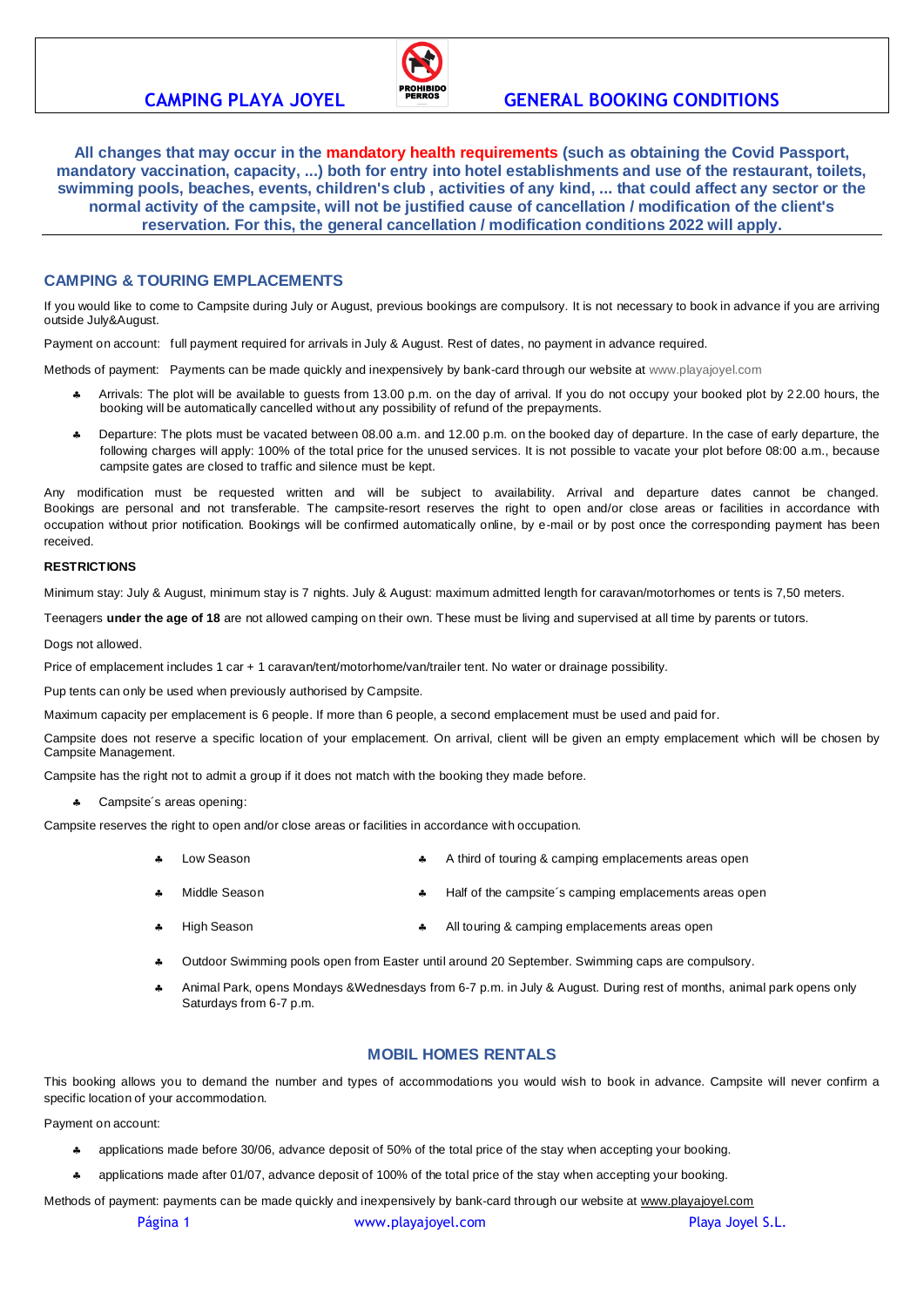

# **CAMPING PLAYA JOYEL GENERAL BOOKING CONDITIONS**

Minimum stay: 2 nights, except from 16/06 until 10/09 minimum 7 nights.

- Arrivals: **between 16.00 – 22.00 p.m.** on the reserved day of arrival. If you do not occupy your booked accommodation on the arrival day by 22.00 p.m., the booking will be automatically cancelled (unless prior written notice of late arrival has been given) without any possibility of devolution of the prepayments.
- Departures: **between 08.00 – 10.00 a.m** on the reserved day of departure (from 10/06 until 10/09), rest of dates departures from 08:00 12:00 hours.

In case of early departure, full payment of whole reserved stay will be charged. Dates of arrival or departure cannot be changed.

Any modification must be requested in writing and will be subject to availability.

Bookings will be confirmed online, by e-mail or by post once the corresponding payment has been received

### **Important**

### **Client´s rental period begins at 16.00 p.m. on arrival day and finishes at 10.00 a.m. on departure day.**

If client expects to arrive after 22.00 hours, Reception must be informed in advance. In any case, under no circumstance no arrivals after 23.30 hours will be accommodated.

If client departs before his booking period comes to an end, no money will be refunded by Campsite. Client will lose his money.

If client needs to depart before 08.00 hours on departure morning, the night before departure, Reception must be informed and client must park his car outside the campsite barrier before midnight, because barrier is closed from 00.00 hours until 08.00 a.m.

Teenagers under the age of 24 are not allowed accommodated (on their own) in our mobile-homes, unless living and directly supervised by parents or tutors during all stay.

### **No dogs or any other pets admitted.**

Prices include 1 car, 6 amps electricity, gas and water. No bed-linen, bath-towels or kitchen rags included.

Holiday homes vary in size, layout and sleeping accommodation. Client must notify before arrival if additional people tend to join them, because party restrictions apply. Please note that accommodation models hold up to a maximum of 6, 5 adults or 4 adults (depending on the chosen model). **No parties exceeding the maximum capacity of the accommodation will be accepted.** Maximum capacity is the sum of adults + children + babies.

EXTRA TENTS OR PUP-TENTS FOR CHILDREN, TEENAGERS, VISITORS… ARE NOT ALLOWED.

Client will have to reserve a separate camping emplacement for this little tent. ( see Camping Daily Tariffs)

No specific location will be confirmed. On arrival you will be given the keys of your accommodation, no change is possible. Campsite has the right not to admit a booking on arrival, that does not match with the booking previously accepted.

## **PRE-AUTHORIZATION REQUIRED TO PAY THE CASH-GUARANTEE DEPOSIT OR BOND**

On arrival we will require from you a pre-authorised credit card payment of  $100 \in \text{as a deposit.}$ 

A credit card pre-authorization is much like any other charge to a credit card, except instead of actually debiting funds from the cardholder we just put a temporary "hold" on the 100 € of the deposit/bond. Pre-authorisation will appear immediately in your pending transactions.

The 100 € pre-authorization will be converted into a charge if the mobil home is not left clean and tidy as found on day of arrival. Camping Playa Joyel is committed to guaranteeing a **100% smoke-free mobile home** to guests: guests will be subject to a non-refundable cleaning charge of **100€** if it is determined they have smoked in a non-smoking mobile home.

If mobil home is left clean and tidy as found on arrival, the pre-authorisation will be cancelled by campsite management immediately on day of departure but usually it takes your bank some days to allow the block come off.

#### **FINAL CLEANING 50 €**

If you want to pay for the final cleaning of the mobil home, its cost is  $50 \in$  (washing dishes and kitchen tools not included)

Camping Playa Joyel is committed to guaranteeing a **100% smoke-free mobile home** to guests: guests will be subject to a non-refundable cleaning charge of **100€** if it is determined they have smoked in a non-smoking mobile home.

# **CANCELLATIONS**

Cancellations must be requested in writing to the e-mail: [info@playajoyel.com](mailto:info@playajoyel.com)

## **Regarding Camping Playa Joyel:**

In the event of being forced to cancel a reservation due to force majeure, the client will receive a refund of the amount sent.

### **Regarding the client:**

 Mobile Home Reservation: Cancellation with more than 21 days prior to the expected arrival date, client is entitled to a refund of the total amounts paid on account minus € 50 for administrative expenses. Cancellation of the reservation within 21 days prior to the arrival date, entails the loss of the total of the amounts paid on account.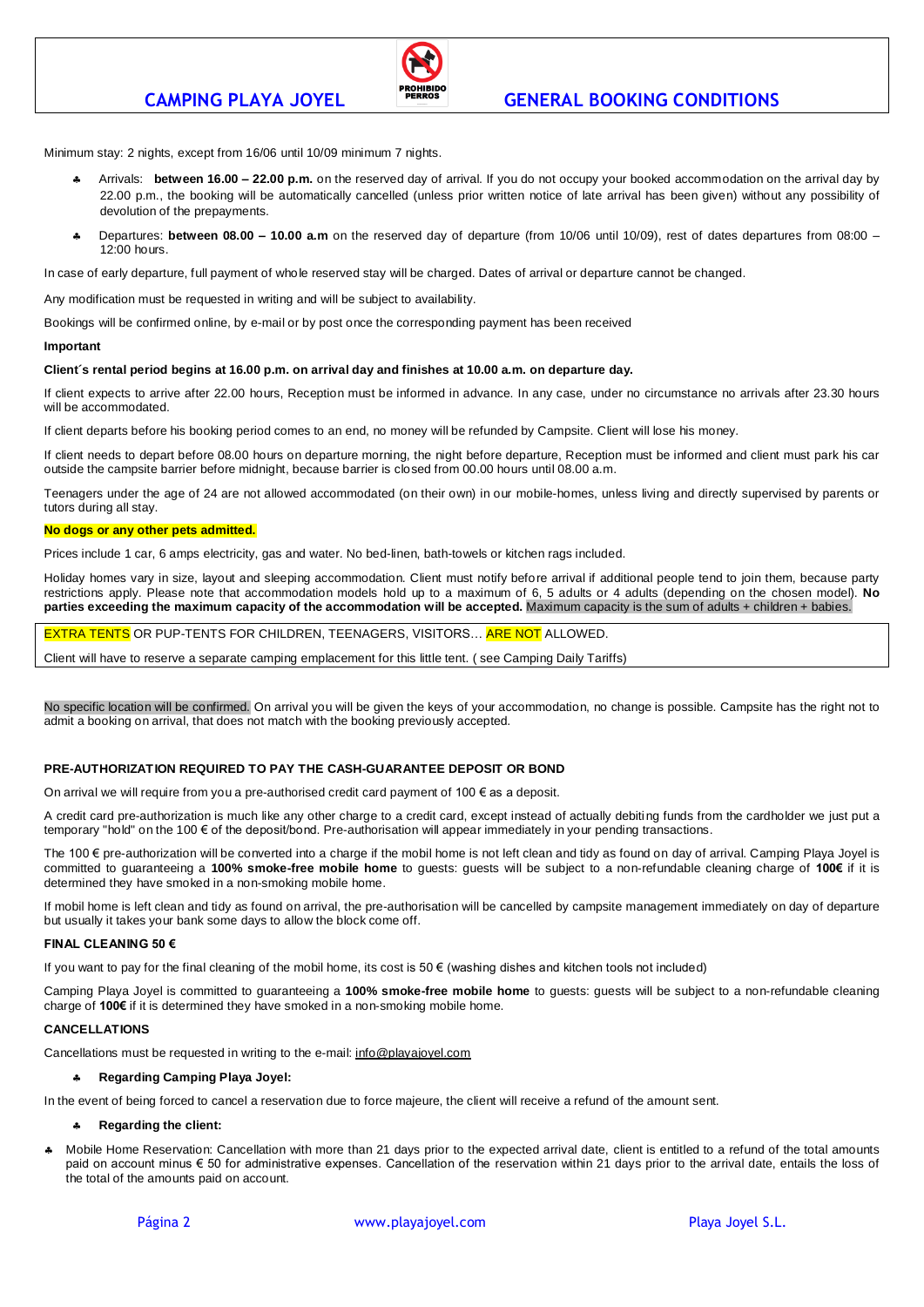

# **CAMPING PLAYA JOYEL GENERAL BOOKING CONDITIONS**

 Pitch Reservation: Cancellation more than 15 days in advance of the expected arrival date, client is entitled to a refund of the total amounts paid on account minus € 50 for administrative expenses. Cancellation of the reservation within 15 days prior to the arrival date, ent ails the loss of the total amounts paid on account.

Do not forget to take out insurance for cancellation and reimbursement expenses with an insurance company to avoid possible setbacks, which are available on different Internet websites.

# **SPECIAL REQUESTS (DISABLED CLIENTS)**

- Our accommodations are **NOT prepared for DISABLED CLIENTS, our mobile homes have stairs and doors not suitable for wheelchairs.**
- Special or medical requests must be made at the time of booking. Such requests do not form a part of a contract between us and are not guaranteed (unless client gets a written confirmation by Campsite)
- \* There may be exceptional circumstances where Campsite is unable to meet customer's specific needs. We reserve the right to refuse any booking should such a situation arise.

## **PRICES**

- Playa Joyel reserves the right to change prices at any time prior to the confirmation of the contract.
- The price is based on the information provided by the client himself. The confirmed price is guaranteed as long as no modification of dates, category or items subject to rate initially contracted and explicitly indicated in the confirmation is made. Any subsequent modification by the client may involve a modification of the price of the stay.
- The information offered through the website www.playajoyel.com, via email or telephone on prices fulfils an indicative function and will not be binding, nor has contractual value. Only the contract confirmation sent by email is binding.

# **MODIFICATION CONDITIONS**

- Any modification of the contract must be requested by the owner of the contract via the email info@playajoyel.com. The modification request will be inspected by the reservation team and they will answer per email if the modification has been accepted.
- Modifications of dates of the stay or of the category that suppose a reduction in the value of the contracted stay will only be accepted 45 days before the date of arrival. In case of an increase of the amount of the stay, it will require a payment of the difference in advance.
- Any modification of the dates of the contracted stay or of the category of accommodation or items subject to rate implies the application of the price in force at the time of the modification.
- The decision of the client not to use the time of the contracted stay will not entitle any refund or compensation of the paid price.

## **VISITS**

- A Any person wishing to access the Resort, not declared once the check-in is completed, is considered a visitor and Will have to pay for the visit.
- Only visits to clients staying at the campsite are allowed.
- For security reasons, all visitors must register at the reception accompanied by the reservation holder to authorize the visit.
- Visiting hours are from 8:00 a.m. to 10:00 p.m.

## **OTHER CONDITIONS**

**All changes that may occur in the mandatory health requirements (such as obtaining the Covid Passport, mandatory vaccination, capacity, ...) both for entry into hotel establishments and use of the restaurant, toilets, swimming pools, beaches, events, children's club , activities of any kind, ... that could affect any sector or the normal activity of the campsite, will not be justified cause of cancellation / modification of the client's reservation. For this, the general cancellation / modification conditions 2022 will apply.**

- \* The client by making a contract acquires the commitment to read the conditions of hiring and internal regulations of the camping resort, meaning the payment of the advance acceptance of them.
- In case of new hiring or modification of an existing one, an email will be sent that will include all the details of the stay and replace if there was any previous one. It is the client's responsibility to verify the information, and in case of error, notify it immediately to [info@playajoyel.com.](mailto:info@playajoyel.com) In case of not receiving such information, please contact us within a maximum period of 5 days from the date of the request.
- \* The contract is personal and non-transferable.
- Pets are not allowed.
- In no case may the plot be occupied by people if the holder or his partner is not present
- A Any variation of people or other concepts must be informed at the same time of entry at the reception. In case of knowledge that a person or vehicle has not been registered, the client will be charged from the beginning of the stay. A decrease in registered persons or vehicles will only be applied from the moment it is notified at the reception giving the corresponding bracelet or sticker.
- It is mandatory for any customer, companion or visitor to wear the bracelet on the wrist on site and throughout the stay.
- It is mandatory to have the control sticker in the car in a visible place at all time.
- The Directorate is not responsible for the subtraction of personal objects on site.